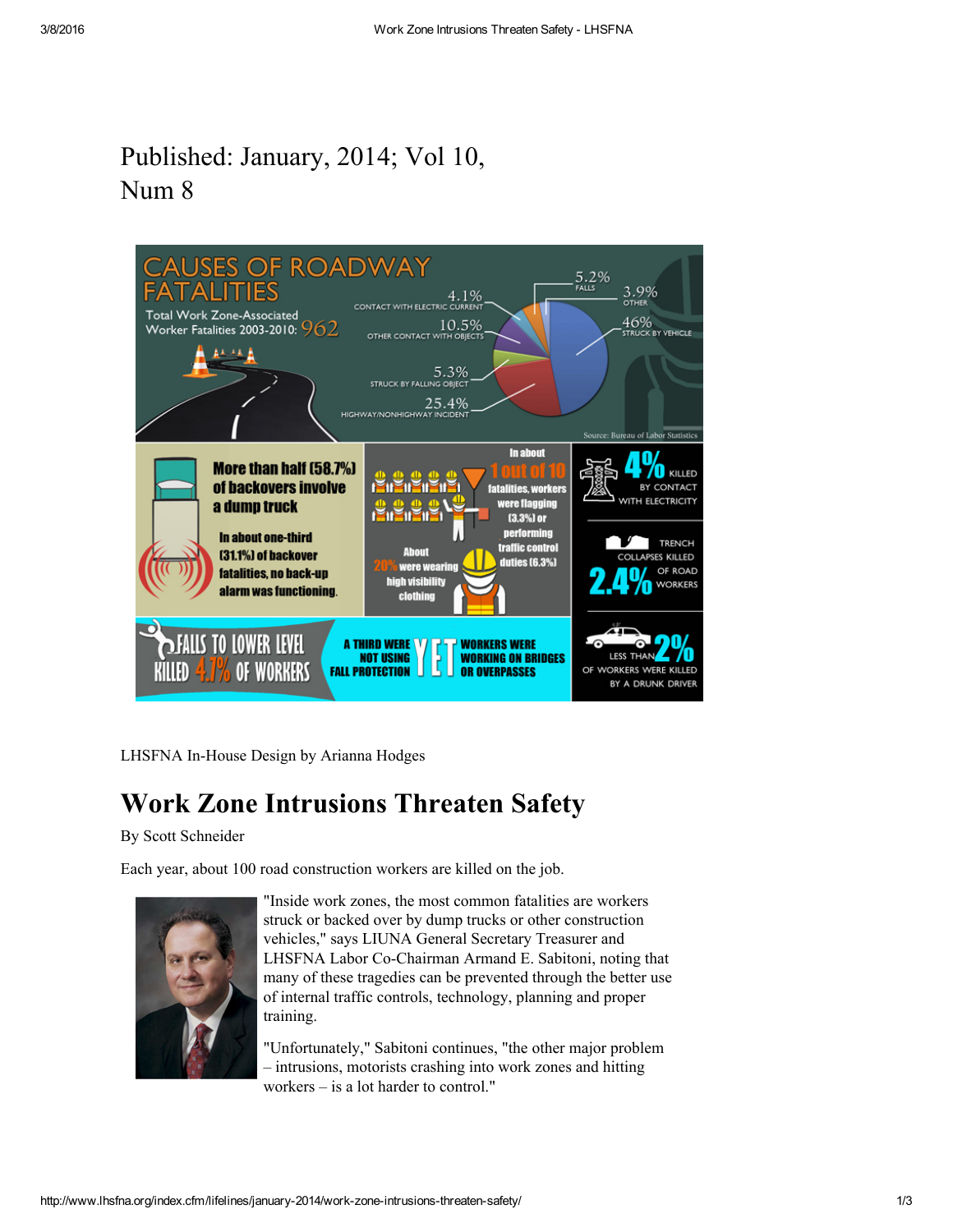3/8/2016 Work Zone Intrusions Threaten Safety LHSFNA

LIUNA General Secretary-Treasurer and LHSFNA Labor Co-Chairman Armand E. Sabitoni

A new [analysis](http://www.bls.gov/opub/mlr/2013/article/an-analysis-of-fatal-occupational-injuries-at-road-construction-sites-2003-2010.htm) from the Bureau of Labor Statistics(BLS) shows that of 962 workers killed between 2003 and 2010 in work zones, about 20 per year were struck by construction vehicles and another 20 by motorists in cars, vans or other vehicles. Some of the motorists were drunk or "distracted" (talking on their cell phones) drivers. Many were also drowsy drivers as much road work has shifted to night hours (37

percent of worker fatalities occurred between 10 pm and 6 am).

Traditionally, protection efforts have focused on slowing down drivers in work zones, often by doubling fines for speeding. But that may have limited impact with drunk or distracted drivers. A drunk driver probably cannot make a rational decision about the risk of entering the work zone and hitting someone. A distracted driver is simply not paying attention. A threatening sign probably will not change either's behavior. So what can help protect against intrusions?



## Guarding against intrusions

Barrels or cones will not keep speeding motorists out of work zones. For long term projects, however, a ready solution exists: road closures, diversions and crossovers to

effectively separate the work from the traffic. Positive [protection,](http://www.workzonesafety.org/files/documents/training/fhwa_wz_grant/atssa_positive_protection_guidelines.pdf) such as concrete (Jersey) barriers, can block intrusions and should be required whenever practical.

But some, such as state DOTs, are reluctant to require these barriers on short-term jobs because of the expense. What other options are there?

- New mobile [barriers](http://www.mobilebarriers.com/) have been developed to protect workers from traffic even on short-term jobs. They are essentially a long trailer with a work area cut out on one side and a barrier on the other. The trailer can move into place quickly. The costs of such devices are paid back with about two years of use.
- Vehicle [Arresting](http://www.atssa.com/galleries/default-file/WZ%20Positive%20Protection%20Toolbox%20LL%20-%20FINAL.pdf) Systems are another form of positive protection which consists of flexible barriers that will stop a vehicle.
- [Temporary](http://www.plasticsafety.com/road-quake-temporary-portable-rumble-strips) rumble strips, which will help wake up drowsy or drunk drivers from noise and vibration, are easily set up and can prevent them from entering the work zone.
- [Automated](http://www.workzonesafety.org/fhwa_wz_grant/atssa/atssa_afad) flagging devices can help protect flaggers from traffic exposure, if they can stand behind a concrete barrier.
- Better [signage](http://www.workzonesafety.org/files/documents/training/courses_programs/rsa_program/RSP_Guidance_Documents_Download/RSP_Positive_Guidance_Download.pdf) could be useful, such as message boards which provide drivers with information on how fast they are driving and how much they are over the speed limit.
- Other [effective](http://www.workzonesafety.org/files/documents/training/courses_programs/rsa_program/RSP_Guidance_Documents_Download/RSP_Exposure_Controls_Guidance_Download.pdf) means include [rolling](http://www.workzonesafety.org/fhwa_wz_grant/atssa/atssa_rolling_roadblocks) road blocks and use of law [enforcement.](http://www.workzonesafety.org/files/documents/training/courses_programs/rsa_program/RSP_Guidance_Documents_Download/RSP_Law_Enforcement_Download.pdf) Police are probably one of the most effective methods for slowing traffic down. It is hard for motorists, even distracted ones, to ignore them. [Rolling](http://www.workzonesafety.org/fhwa_wz_grant/atssa/atssa_rolling_roadblocks) road blocks force traffic to go at a certain pace. Blocking the road entirely for a short time can be very effective for quick tasks like setting up or taking down cones and barrels.
- Speed [management](http://www.workzonesafety.org/files/documents/training/courses_programs/rsa_program/RSP_Guidance_Documents_Download/RSP_Speed_Guidance_Download.pdf) is an essential tool to help protect workers in work zones, though there is a limit to how much you can actually slow traffic down.
- [Intrusion](http://www.transpo.com/SonoBlaster.html) alarms are attached to cones and barrels and give off a loud blast when the cone or barrel is knocked over. They will not prevent the intrusion and do not give workers much time to escape (probably just a few seconds), but a quick warning is better than none.